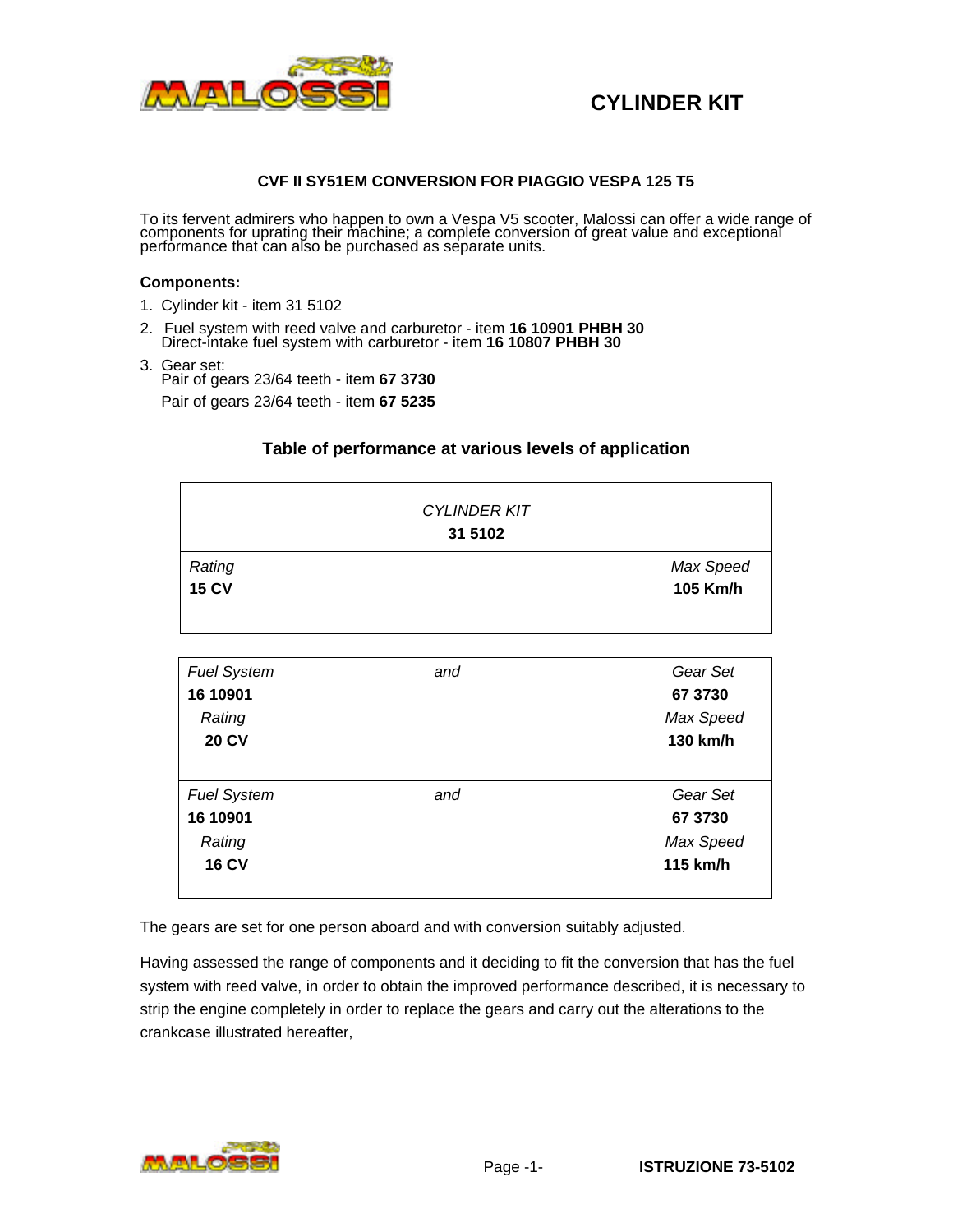







Such modifications serve the purpose of eliminating the control *at* the distribution regulated by the drive shaft as preset by the manufacturer. Since it would constitute a notable impediment to providing a fuel supply of to the conversion with reed valve. The carbon-fiber reed valve forming part of the fuel system represents the real strong point of the conversion; it makes the machine

extremely quick and smooth in its delivery of power, right tram the lowest running speeds. eliminates fuel waste and facilitates ignition.

If on the other hand one prefers to keep the original fuel system or system Item 16 10807 PHBH 30 with intake controlled by the drive shaft, in order to optimize the performance of the kit, it is recommended That the intake be modified on the crankcase and original drive shaft as per drawings below in such a way as to obtain a diagram of] 10-in opening before TDC and 72 in closing after 100.



#### **SPECIFICATIONS**

• Cylinder kit, bore 65 mm; compression ratio 1:11.

• Cylinder manufactured using primary silicon-aluminum alloy with CVF 5-port timing system; barrel with coating of nickel and silicon carbide.

• CVF II compact, extra-light piston system with silent profile and self-lubricating coating.

• Chromed piston rings in SlO cast-iron with semi-trapezoidal cross section.

For correct fitting of the conversion please contact a specialized garage capable of carrying out the following instructions to the letter. Particular attention should be paid to points 1-2-3-4-5-6-7- 8-9-10-11 - 12-13.



•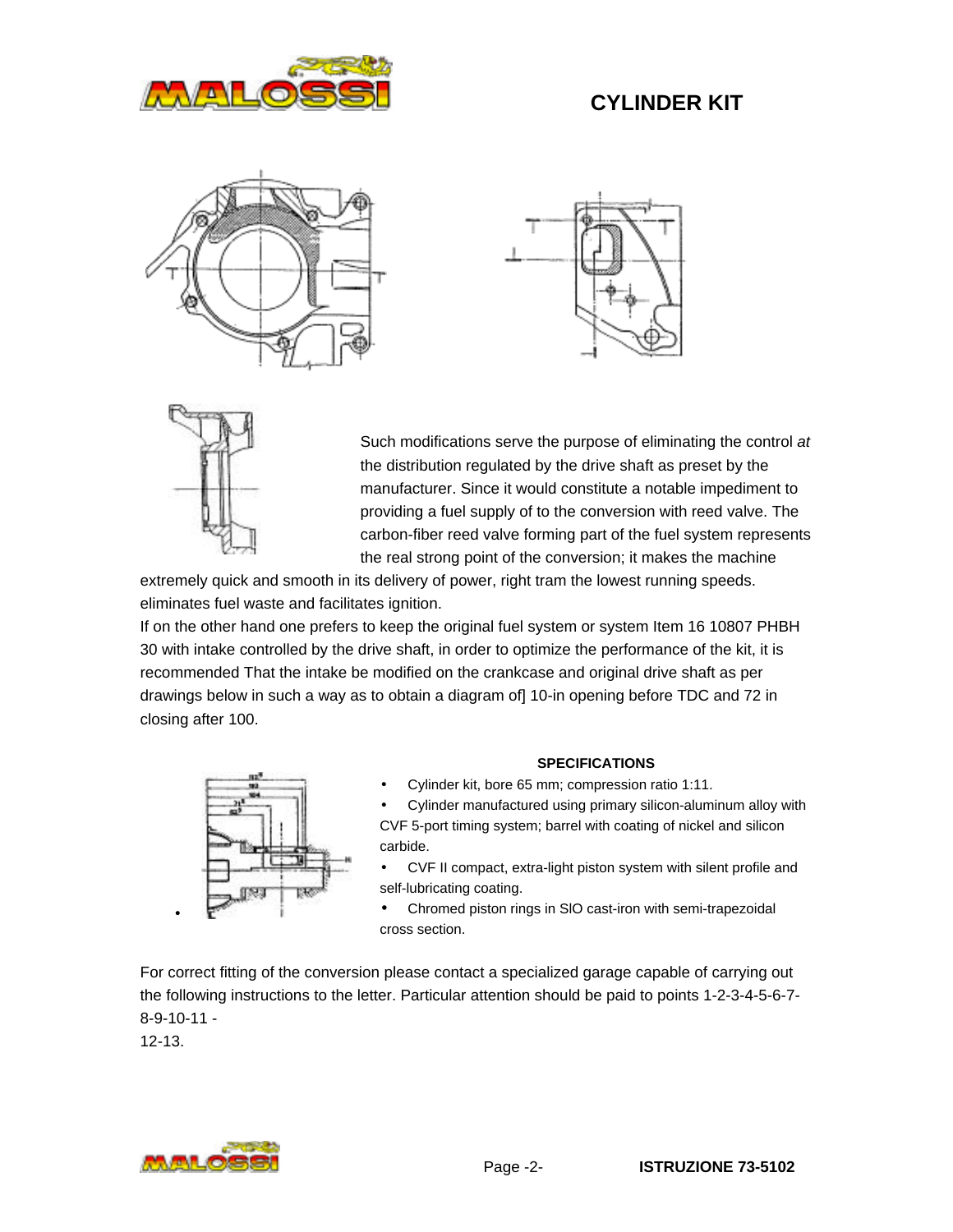

### **ASSEMBLY INSTRUCTIONS**

### **1. Disassembly**

Before stripping, carefully wash the engine and the engine-compartment bodywork; remove the old cylinder unit and carefully clean the crankcase on the cylinder bock. Wash all conversion components with petrol and dry using compressed air, taking particular care that the ports of the new cylinder are tree from any foreign bodies. In conclusion, use engine oil to lubricate connecting rod, small-end bearing and cylinder barrel (after carefully checking their condition and replacing if necessary)

### **2. Fitting the Piston**

Having checked that your cage is in perfect condition, place in the small end. Insert one of the piston-pin clips in its seat ensuring that it is securely positioned.

Place the piston with the arrow on the crown pointing to the exhaust port of your cylinder; insert the piston pin by hand and push it in, without forcing, if necessary using a special tool. Fit the last piston-pin clip securely into its seat.

For this piston use only the supplied piston-pin clips or ask your dealer for the Malossi piston-pin set.

### **3. Insertion of cylinder and alignment of piston**

Fit the base gaskets and slide the piston, without rings, into the cylinder checking that it enters fully without rubbing into the crankcase seat whilst maintaining a minimum of play; if this is not the case, check the reason for any impediment and remove. Tighten the cylinder fixing bolts to the cylinder block, insert spacers in place of the head and check the correct alignment *at* the piston in the barrel using a feeler gauge. Should the upper part of the piston tend to rest an- one side of the cylinder, remove the latter and straighten the rod by inserting a dowel in the hole of the piston pin and gently levering. Refit and check if the problem persists. Repeat the various operations until obtaining perfect alignment between cylinder barrel and piston.

#### **4. Piston rings**

Remove the cylinder and fit two two semi-trapezoidal piston rings following the instructions given in the assembly diagram below.



### **5. Cylinder**

Make the ends of the piston ring meet at the dowel on the piston and without forcing slide the piston into the cylinder right down to the block.

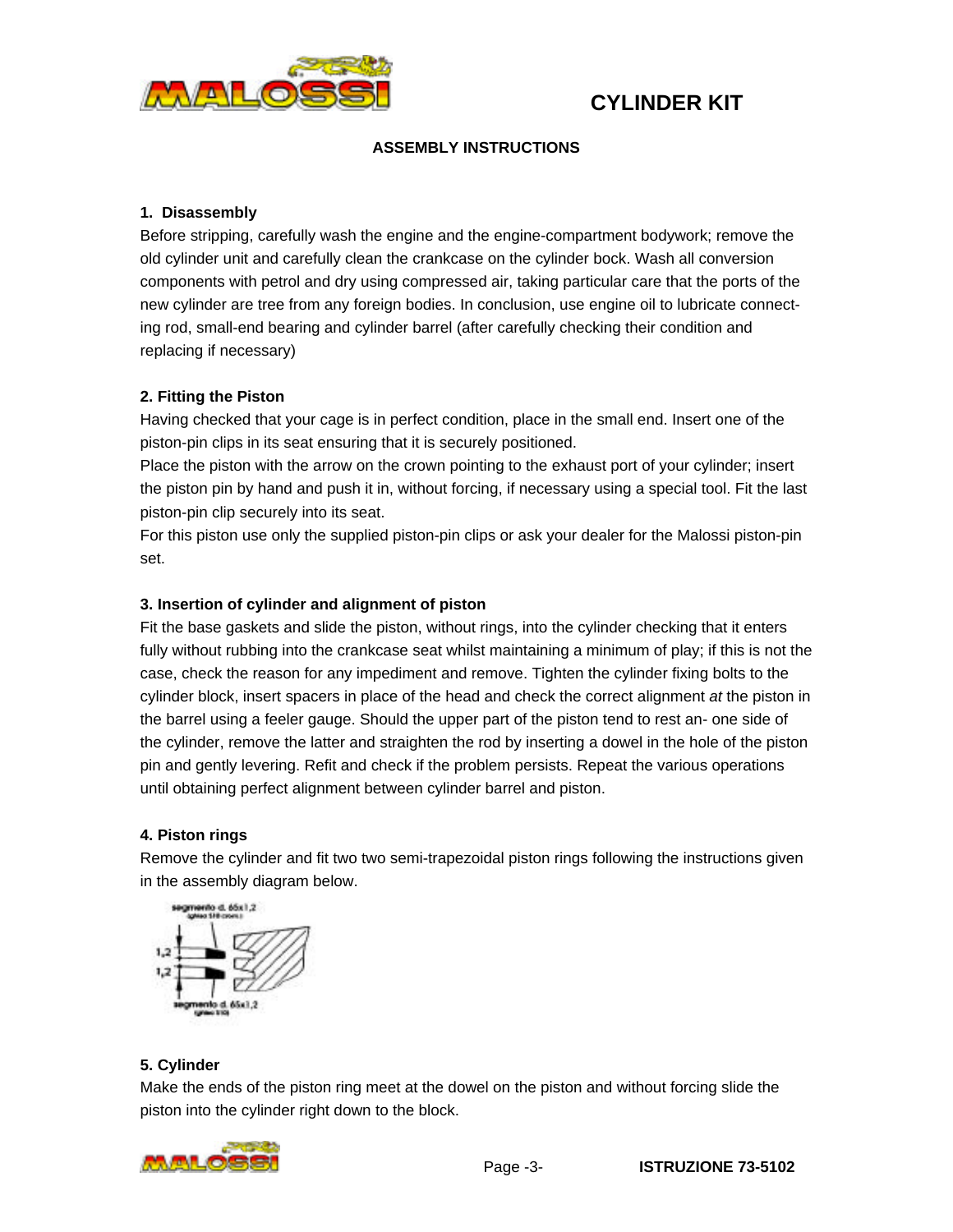

### **6. Head**

The original head should be used as not to increase the compression ratio. If perfect performance not being obtained; slightly round oft the angle between crankcase and cross section of the combustion chamber using emery cloth or a scraper.

### **7. Original fuel system**

If keeping the original fuel system. It must be upgraded in accordance with the latest PIAGGIO settings. Replace the maximum jet with one of 120-mm diameter that is included in the kit.

### **8. Clutch**

Check that the clutch plates are in perfect condition. If necessary replacing them with a set of new ones.

### **9. Ignition**

Spark advance angle; maintain the original one (of between l4-l6~' before TDC> Warning: if increasing the compression ratio of the conversion it will be necessary to reduce considerably the spark advance angle.

### **10. Spark plug**

Nippondenso W 24 ES-U or W 27 ES-U for demanding use (or plugs with equivalent thermal degrees).

### **11. LUBRICANT**

VERSIONS WITH MIXER AND ORIGINAL CARBURETTOR Check that the separate oil pump is in perfect condition. VERSIONS WITHOUT MIXER OR WITH PHBH CARBURETTOR Use a mixture to which 3% oil has been added.

### **12. RUNNING-IN**

For the first 500 Km (300 miles) do not exceed 70 kph (45 mph) and avoid uphill climbs. Between 500 and 1,000 Km (300 and 600 miles) avoid continuous operation at full throttle. After 1000 km (600 miles) the engine has completed the first phase of bedding and it run in accordance with our instructions it will begin to demonstrate its full capabilities.

### **13. MAINTENANCE**

Every 3000 km (1800 miles) check the piston rings for wear using a feeler gauge. Should clearance exceed 8/10mm they should be replaced in order to avoid irreversible damage to the cylinder unit. In addition decoke head and crown of piston, exhaust port and silencer.

### **14. GENERAL WARNINGS**

Never seek maximum performance from the engine until it has fully warmed up.